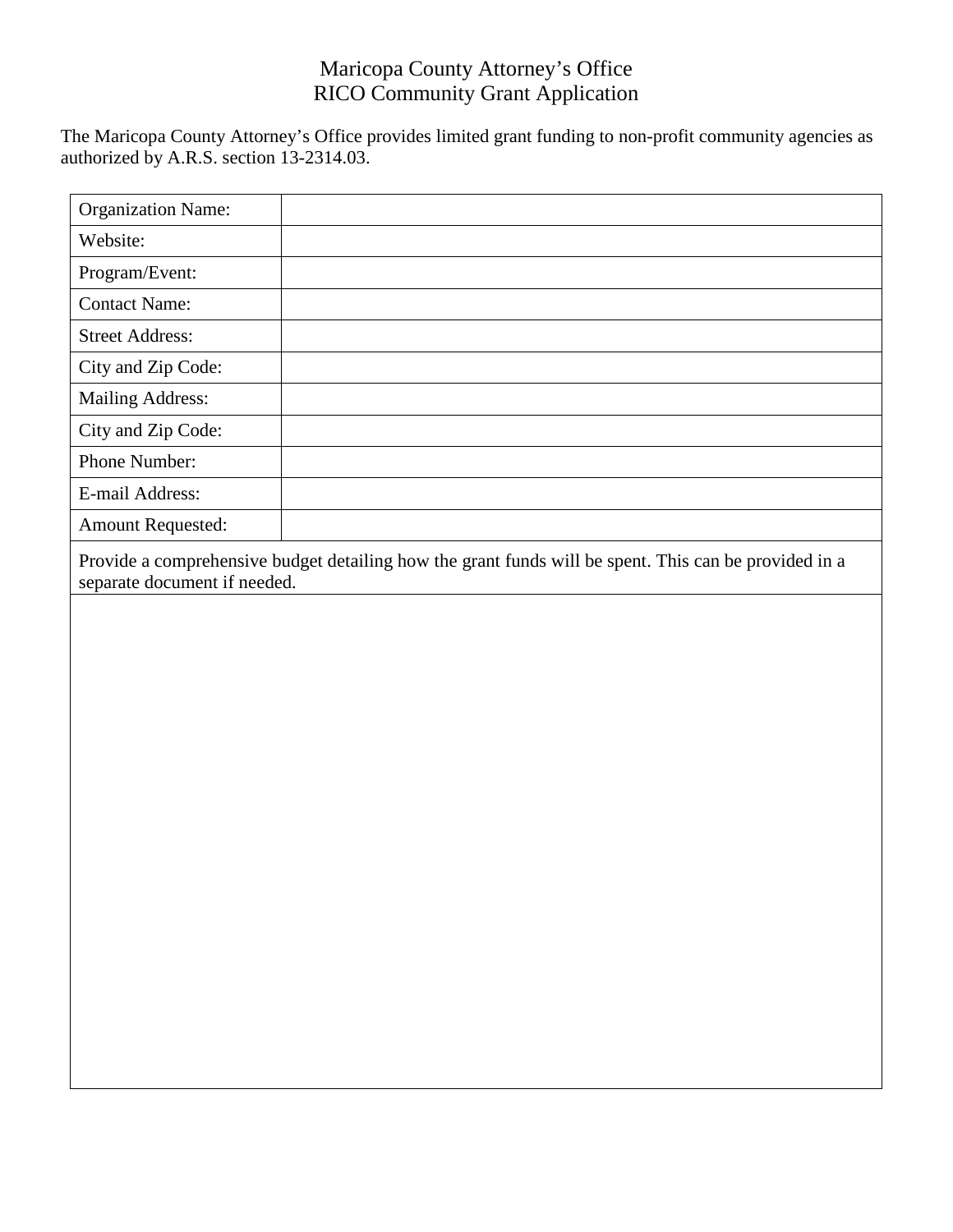Which of the following best describes the nature of your program or event?

Substance abuse or gang activity prevention.

Substance abuse or gang activity education.

Provide drug abuse treatment.

Drug and crime prevention education.

Housing and job skills program.

Training for officers, investigators, prosecutors, and law enforcement support personnel in any area that is necessary to perform official law enforcement duties.

How many people are expected to participate in the program or event? What is the age range of the participants?

If your staff or volunteers interact with juveniles, explain the process in place for hiring staff or screening volunteers.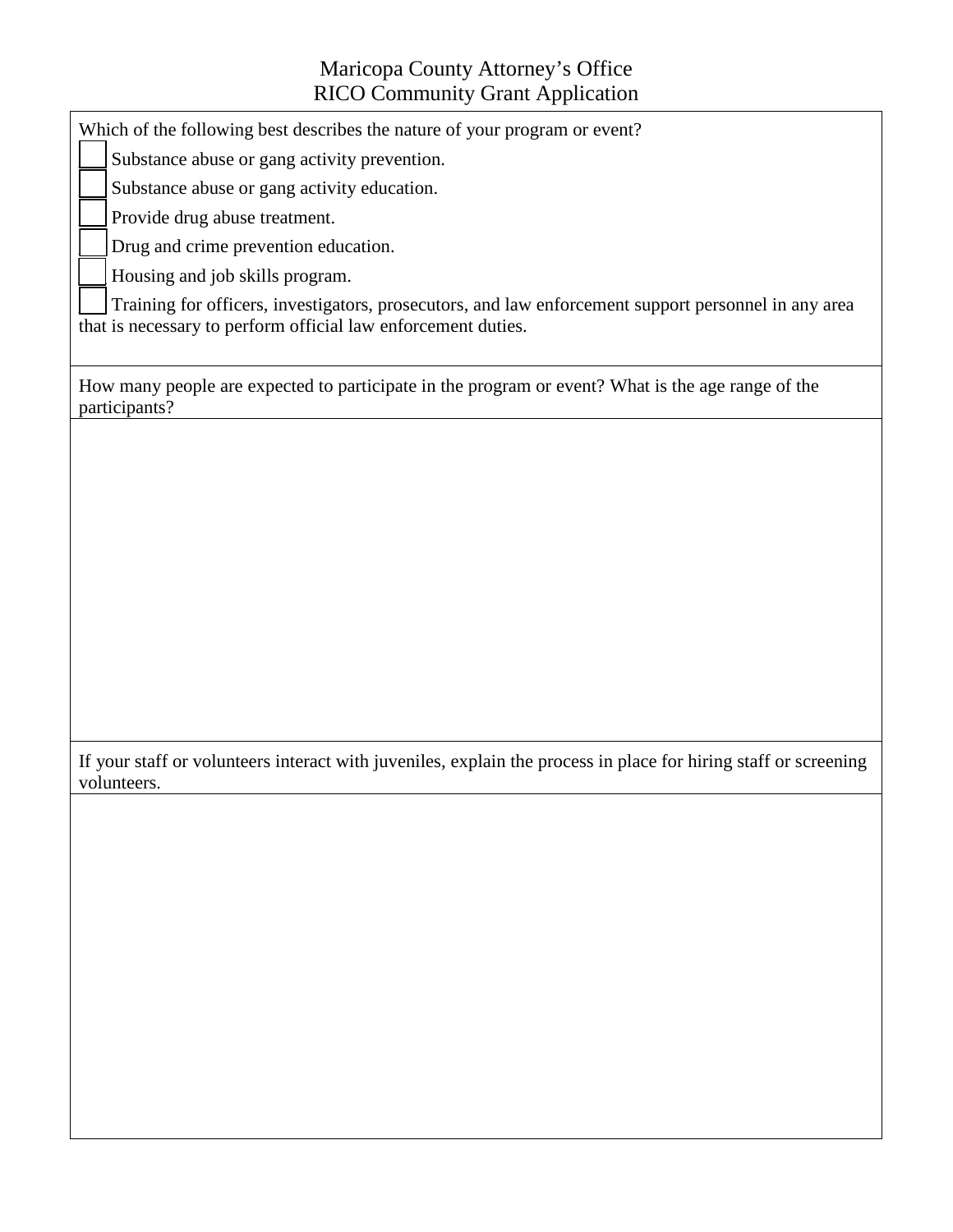Describe the program or event for which you are seeking grant funding.